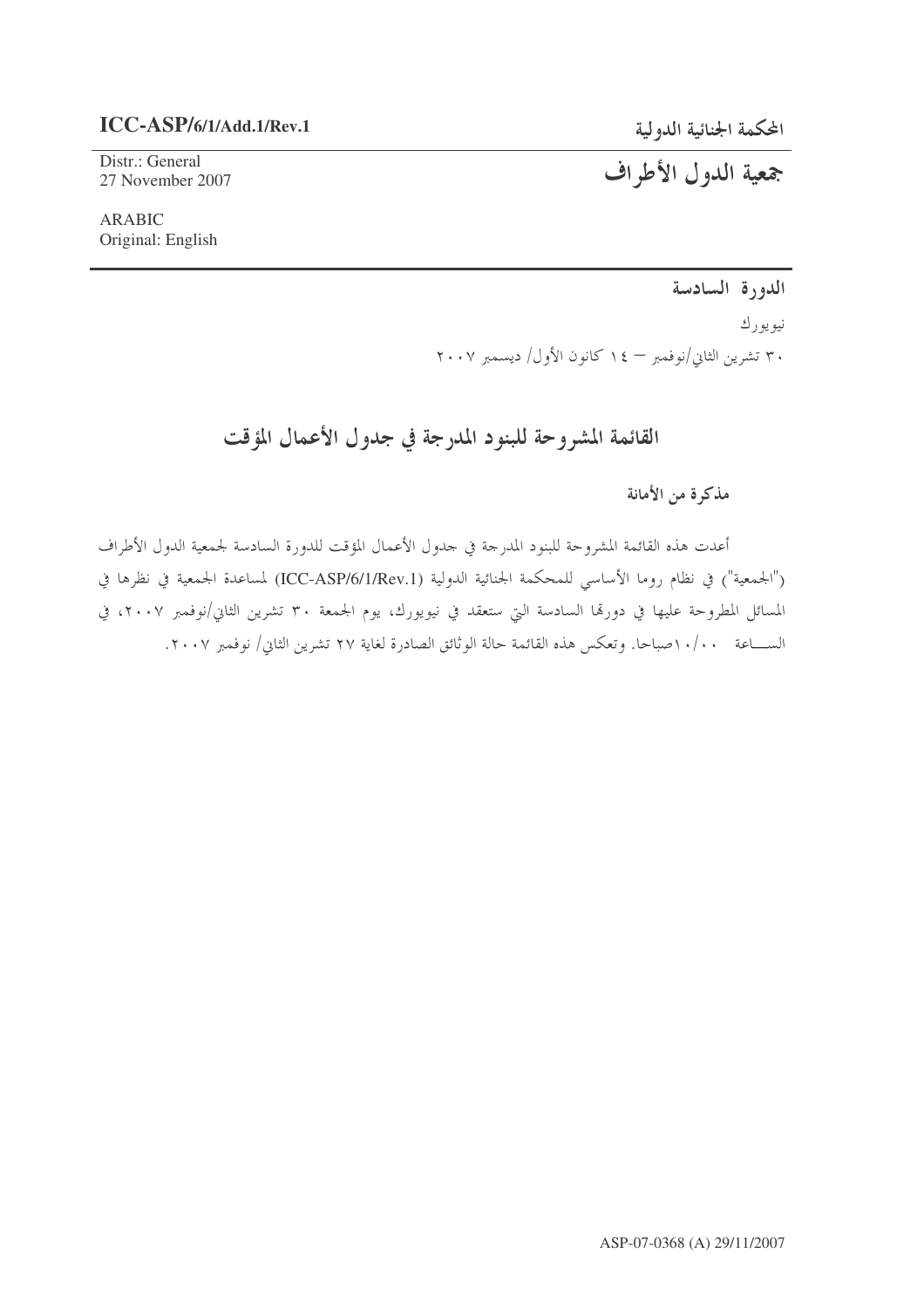# القائمة المشروحة للبنود المدرجة في جدول الأعمال المؤقت

#### افتتاح الدورة من طرف الرئيس  $-1$

طبقا للفقرة ٦ من المادة ١١٢ من نظام روما الأساسي، تجتمع جمعية الدول الأطراف ("الجمعية") في دورة عادية مرة في السنة. وطبقا للمادة ٥ من النظام الداخلي لجمعية الدول الأطراف ("النظام الداخلي")<sup>(١)</sup> قررت الجمعية، في حلستها الرابعة من دورهّا الرابعة، المعقودة في ٣ كانون الأول/ديسمبر ٢٠٠٥، أن تعقد دورهّا السادسة في نيويورك لمدة لا تقل عن أحد عشر يوما، بما في ذلك، ثلاثة أيام على الأقل تُكرس حصرا للفريق العامل الخاص المعنى بجريمة العدوان. وقرر المكتب، في حلستين عقدتا في ٢٣ تشرين الأول/ أكتوبر ٢٠٠٦ و ٧ تموز/يوليه ٢٠٠٧، أن تعقد الدورة السادسة في الفترة من ٣٠ تشرين الثاني/نوفمبر إلى ١٤ كانون الأول/ديسمبر ٢٠٠٧ والدورة المستأنفة في الفترة من ٢ إلى ٦ حزيران/يونيه ٢٠٠٨، على التوالي.

وفي الجلسة الخامسة من دورةما الثالثة، المعقودة في ٩ أيلول/سبتمبر ٢٠٠٤، انتخبت الجمعية السيد برونو ستانيو أوغرتي (كوستاريكا) رئيساً للجمعية في دوراقيا من الرابعة إلى السادسة<sup>(٢)</sup>. وتنص المادة ٣٠ من النظام الداخلي على أن يقوم الرئيس بإعلان افتتاح كل جلسة عامة من جلسات الدورة.

#### دقيقة صمت للصلاة أو التأمل  $-\tau$

عملاً بالمادة ٤٣ من النظام الداخلي، يدعو الرئيس الممثلين، فور افتتاح الجلسة العامة الأولى ومباشرة قبل اختتام الجلسة العامة الأخيرة، إلى التزام الصمت دقيقة واحدة للصلاة أو التأمل.

#### إقرار جدول الأعمال  $-\tau$

تنطبق على الدورات العادية المواد ١٠ إلى ١٣ و١٨ إلى ٢٢ من النظام الداخلي الخاصة بجدول الأعمال.

ووفقاً للمادتين ١٠ و١١ من النظام الداخلي، صدر في ٢٠ نيسان/أبريل ٢٠٠٧ و٨ تشرين الأول/ أكتوبر ٢٠٠٧، على التوالي، حدول الأعمال المؤقت للدورة السادسة (ICC-ASP/6/1/Rev.1 و ICC-ASP/6/1/Rev.1 ). ووفقا للمادة ١٩ من النظام الداخلي، يتوجب تقديم جدول الأعمال إلى الجمعية قصد الموافقة عليه.

البوثيائق

جدول الأعمال المؤقت (ICC-ASP/6/1/ Rev.1)

 $(1)$ الوثائق الرسمية لجمعية الدول الأطراف في نظام روما الأساسي للمحكمة الجنائية الدولية، الدورة الأولى، نيويورك، ٣-١٠ *أيلول/سبتمبر ٢٠٠٢* (منشور الأمم المتحدة، المبيع رقم: E.O3.V.2 والتصويب)، الجزء ثانياً — حيم.

الوثائق الرسمية لجيمعية الدول الأطب(ف في نظام روما الأساسي للمحكمة الجنائية الدولية، الدورة الثالثة، لاهاي، 1-١٠  $(\mathsf{1})$ *أيلول/سبتمبر ٢٠٠٤* (منشور المحكمة الجنائية الدولية، ICC-ASP/3/25)، الجزء أولا — باء ، الفقرة ٤٥. ووفقاً للمادة ٢٩ من النظام الداخلي ينتخب الرئيس لمدة قوامها ثلاث سنوات.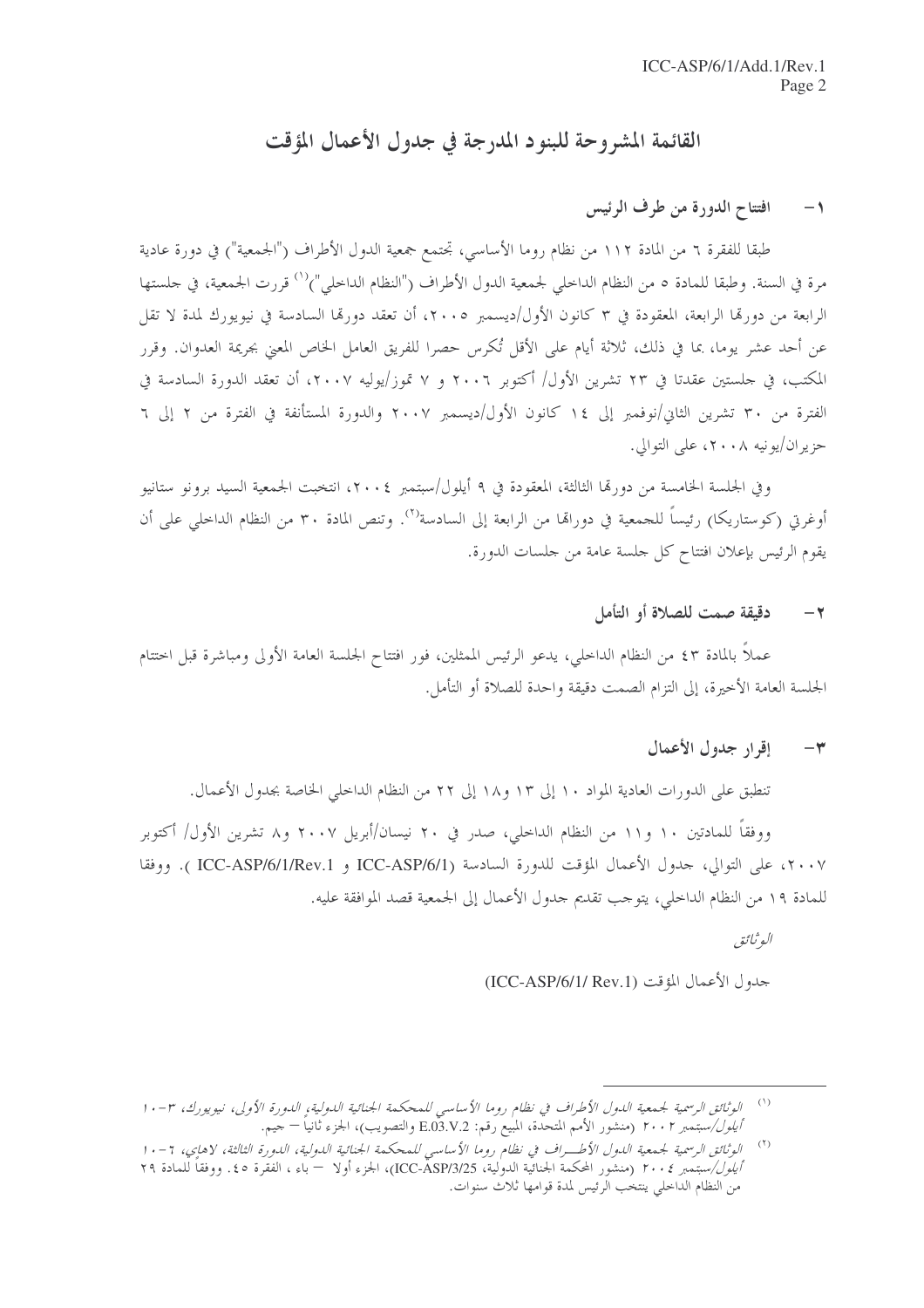الدول المتأخرة عن سداد اشتراكالها  $-\epsilon$ 

وفقاً للفقرة ٨ من المادة ١١٢ من نظام روما الأساسي، "لا يكون للدولة الطرف التي تتأخر عن سداد اشتراكاها المالية في تكاليف المحكمة حق التصويت في الجمعية وفي المكتب إذا كان المتأخر الذي عليها مساوياً لقيمة الاشتراكات المستحقة عليها في السنتين الكاملتين السابقتين أو زائدا عنها".

وأحاطت الجمعية علماً، في دورهّا الرابعة، بتقرير المكتب عن متأخرات الدول الأطراف<sup>(٣)</sup> وبالتوصيات التي يتضمنها ودعت المكتب إلى أن يقدم تقريراً إلى الدورة الخامسة للجمعية عن حالة المتأخرات، يتضمن، عند اللزوم، اقتراحات بالتدابير الرامية إلى التشجيع على دفع الاشتراكات المقررة والسلف المقدمة للوفاء بتكاليف المحكمة في موعدها وكاملة وبشكل غير مشروط. بالإضافة إلى ذلك، قررت الجمعية أن طلبات الإعفاء بموحب الفقرة ٨ من المادة ١١٢ من نظام روما الأساسي ينبغي أن تقدمها الدول الأطراف إلى أمانة الجمعية في موعد لا يقل عن الشهر الواحد قبيل دورة لجنة الميزانية والمالية ("اللجنة")، وذلك لتسهيل استعراض اللجنة لتلك الطلبات وأنه ينبغي للجنة أن تسدي إلى جمعية الدول الأطراف المشورة قبل أن تبت الجمعية في أي من طلبات الإعفاء بمقتضى الفقرة ٨ من المادة ١١٢ من نظام روما الأساسى<sup>(٤)</sup>.

وجددت الجمعية، في دورقما الخامسة، ندائها إلى الدول الأطراف المتأخرة عن سداد اشتراكالها لكي تسوي حسابالها مع المحكمة في أقرب وقت ممكن. واعتمدت الجمعية، في هذا الصدد، توصيات تبين الإجراء المحدد الواحب اتباعه لطلب إعفاءات من فقدان حقوق التصويت<sup>(٥)</sup> وقررت أن يقوم المكتب باستعراض منتظم لحالة المدفوعات التي تُتلقى طيلة السنة المالية للمحكمة وينظر في التدابير الإضافية التي تشجع الدول على تسديد اشتراكاتما، بحسب الاقتضاء.<sup>(٦)</sup>

البوثيائق تقرير لجنة الميزانية والمالية عن أعمال دورهّا التاسعة (ICC-ASP/6/12 و(Add.1 وCorr.1 (English only وAdd.1 ) تقرير المكتب عن متأخرات الدول الأطراف (ICC-ASP/6/19)

- وثائق تفويض ممثلي الدول الأطراف في الدورة السادسة  $-\circ$ 
	- تعيين لجنة وثائق التفويض  $\overline{(\mathfrak{h})}$
	- تقرير لجنة وثائق التفويض  $(\cup)$

 $(\tilde{\mathbf{r}})$  $ICC-ASP/4/14$ 

 $(\mathfrak{t})$ الوثائق الرسمية لجمعية الدول الأطراف في نظـام روما الأساسي للمحكمة الجنائية الدولية، الدورة الرابعة، لاهاي، ٢٨ تشر*ين الثانى/نوفمبر – ٣ كانون الأول/ديسمبر ٢٠٠٥* (منشور المحكمة الجنائية الدولية، ICC-ASP/4/32)، الجزء ثالثاً، ICC-ASP/4/Res.4، الفقرات ٤٠ و٤٢ و٤٤ من المنطوق.

 $\left( \begin{smallmatrix} \circ \\ \circ \end{smallmatrix} \right)$ الوثائق الرسمية لجمعية اللبول الأطراف في نظام روما الأساسي للمحكمة الجنائية اللبولية، اللبورة الخامسة، لاهاي، ٢٣ تشرين الثاني/ *نوفمبر*–1 *كانون الأول/ ديسمبر ٢٠٠*٠ (منشور المحكمة الجنائية الدولية،32 /ICC-ASP/5) الجزء الثالث، القرار ICC-ASP/5/Res.3، المرفق الثالث.

 $(\ulcorner)$ المرجع نفسه، الجزء الثالث، القرار ICC-ASP/5/Res.3، الفقرة ٤٢.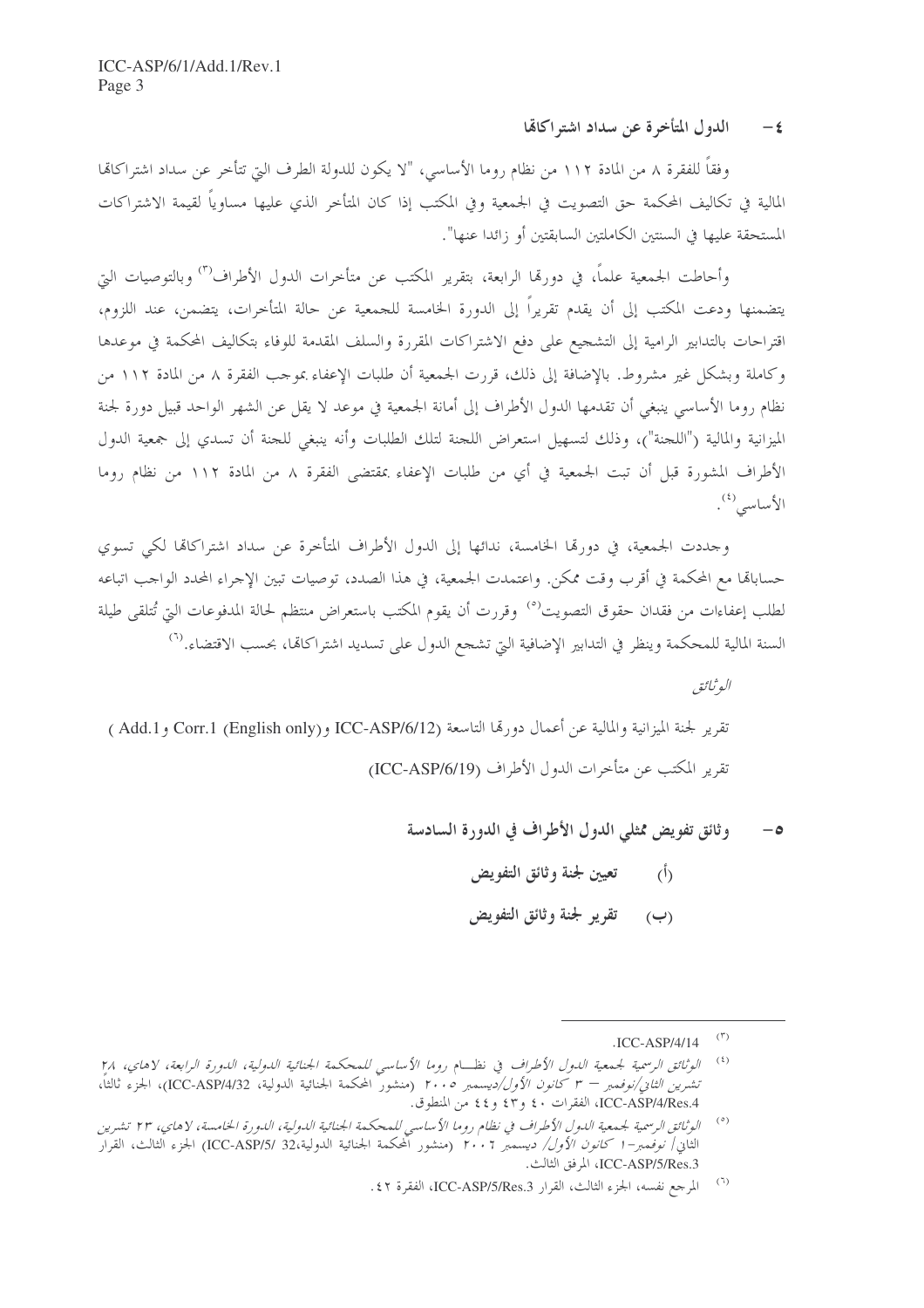تنظم المواد ٢٣ إلى ٢٨ من النظام الداحلي مسألتي التمثيل ووثائق التفويض. ووفقاً للمادة ٢٤، تقدم إلى الأمانة وثائق تفويض الدول الأطراف وأسماء المناوبين والمستشارين في أجل لا يتجاوز — إن أمكن — ٢٤ ساعة بعد افتتاح الدورة. وتصدر وثائق التفويض عن رئيس الدولة أو الحكومة أو عن وزير الخارجية أو عن شخص مخوّل من قبل أي من هؤ لاءِ.

وبمقتضى المادة ٢٥، تقوم لجنة لوثائق التفويض، متألفة من ممثلي تسع دول أطراف، تعينهم الجمعية في بداية كل دورة بناء على اقتراح الرئيس، بفحص وثائق تفويض ممثلي الدول الأطراف وتقدم تقريراً إلى الجمعية دون تأحير .

#### تنظيم الأعمال  $-\pi$

تقوم الجمعية بالنظر في برنامج عمل وتعتمده في بداية الدورة استناداً إلى الاقتراح المقدم من المكتب.

#### المناقشة العامة  $-\vee$

#### انتخاب رئيس الجمعية للدورات من السابعة إلى التاسعة  $-\lambda$

وفقا للمادة ٢٩ من النظام الداخلي لجمعية الدول الأطراف، تنتخب الجمعية، ما لم تقرر خلاف ذلك، رئيسا في آخر دورة عادية قبيل انتهاء مدة الرئيس. ويتولى الرئيس المنتخب على هذا النحو مهامه فقط في بداية الدورة التي انتخب لها ويشغل منصبه لغاية انتهاء مدة ولايته.

#### انتخاب أعضاء في لجنة الميز انية والمالية  $-9$

قررت الجمعية، بمقتضى قرارها ICC-ASP/1/Res.4، إنشاء لجنة الميزانية والمالية. وتتألف اللحنة من اثني عشر عضوا من مختلف الجنسيات يكونون من الخبراء المشهود لهم بمكانتهم وكفاءقمم في المسائل المالية على المستوى الدولي من الدول الأطراف. وتنتخبهم الجمعية لمدة قوامها ثلاث سنوات بالاستناد إلى التوزيع الجغرافي العادل.

وتنتهي مدة ولاية أعضاء اللجنة الستة في ٢٠ نيسان/ أبريل ٢٠٠٨.

البوثيائق

مذكرة من الأمانة بشأن انتخاب أعضاء لجنة الميزانية والمالية (ICC-ASP/6/9 و Add.2 و Add.2)

### . ١- انتخاب لملء شواغر قضائية

وفقا للفقرة ١ من المادة ٣٧ من نظام روما الأساسي، إذا شغر منصب أحد القضاة، يجرى انتخاب لشغل المنصب الشاغر وفقا للمادة ٣٦. بالإضافة إلى ذلك، هناك أحكام إضافية أخرى ذات علاقة بالموضوع مدرجة في القرار -ICC ASP/3/ Res.6، بصيغتها المعتمدة بالقرار ICC-ASP/5/Res.5.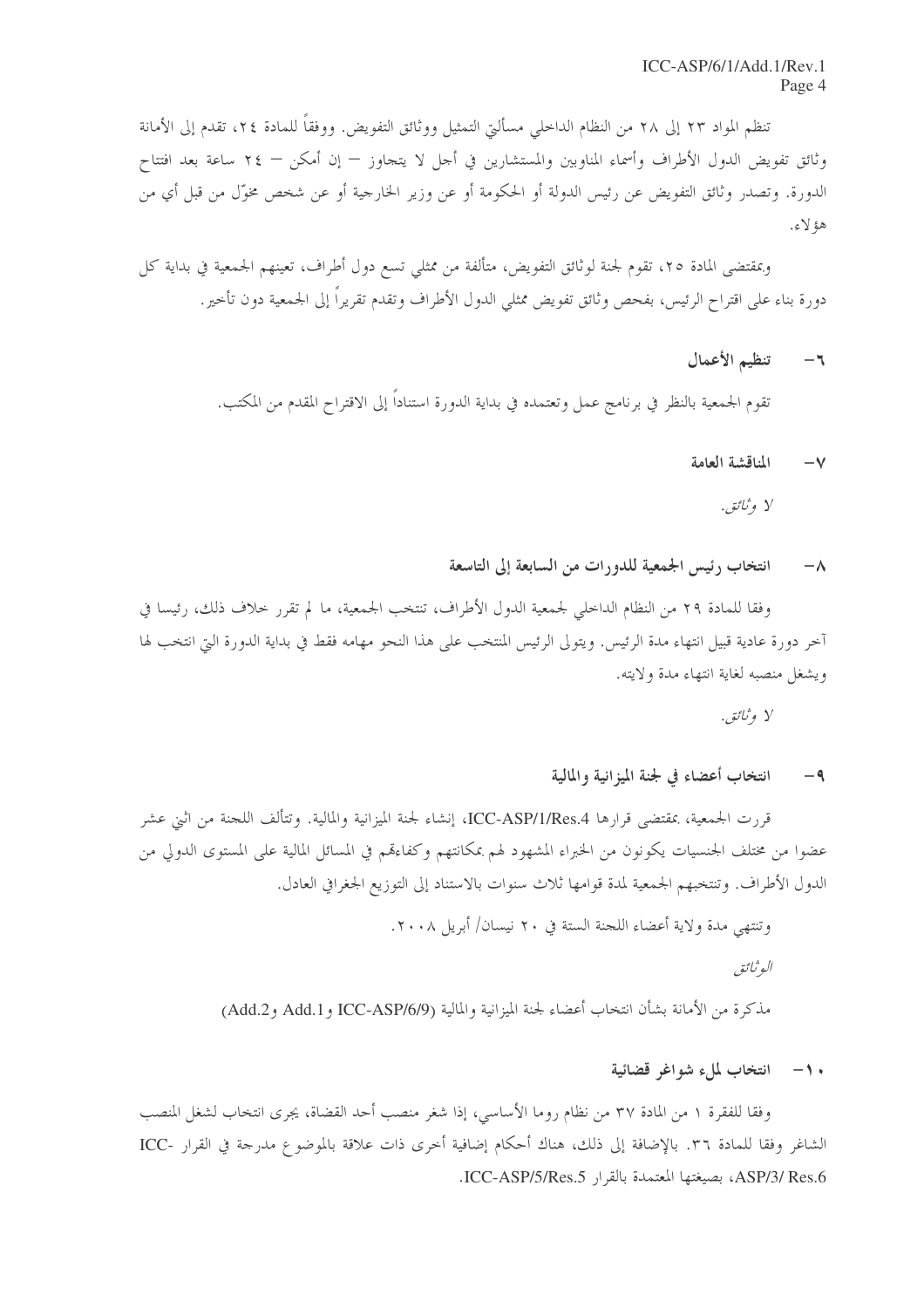وقررت جمعية الدول الأطراف وقرر مكتب هذه الجمعية، في ١ شباط/ فبراير و٢٧ آذار/ مارس و ١٥ أيار/ مايو ٢٠٠٧، على التوالي، تعيين مدة فَتح فيها باب الترشيح للانتخاب قصد ملء ثلاثة شواغر قضائية. وهذه الشواغر ناتجة عن استقالة القاضية مورين هاردينغ كلارك (أيرلندا) في ١٠ كانون الأول/ ديسمبر ٢٠٠٦، واستقالة القاضي كارل ت. هادسن– فيليبس (ترينيداد وتوباغو)، السارية اعتبارا من٣٠ أيلول/ سبتمبر ٢٠٠٧ واستقالة القاضي كلود جوردا (فرنسا) السارية اعتبارا من ١٢ آب/ أغسطس ٢٠٠٧

البوثيائق

مذكرة من الأمانة بشأن انتخاب قضاة لملء ثلاثة شواغر قضائية في المحكمة الجنائية الدولية (ICC-ASP/6/15 و Add.1 و Corr.1 (بالإنكليزية فقط))

مذكرة من الأمانة بشأن انتخاب قضاة لملء ثلاثة شواغر قضائية في المحكمة الجنائية الدولية: دليل للانتخاب  $(ICC-ASP/6/24)$ 

الوثائق الرسمية لجمعية الدول الأطراف في نظام روما الأساسي للمحكمة الجنائية الدولية، الدورة الثالثة، لاهاي، 7 - • 1 أ*يلول/ سبتمبر ٢٠٠٤،* (منشور المحكمة الجنائية الدولية ICC-ASP/3/25)، الجزء الثالث، القرار -ICC  $(ASP/3/Res.6$ 

الوثائق الرسمية لجيمعية اللهول الأطراف في نظام روما الأساسي للمحكمة الجنائية اللهولية، اللهورة الخامسة المستأنفة، نيويورك، ٢٩ كانون الثاني/ يناير- ١ شباط/ فبراير ٢٠٠٧ (منشور المحكمة الجنائية الدولية، -ICC ASP/5/35)، الجزء الثاني، القرار ICC-ASP/5/Res.5.

## 11- تقرير عن أنشطة المكتب

وفقا للفقرة ٢(ج) من المادة ١١٢ من نظام روما الأساسي، تقوم الجمعية بالنظر في تقارير وأنشطة المكتب وباتخاذ الإحراءات المناسبة فيما يتعلق بمذه التقارير والأنشطة.

البوثيائق

تقرير المكتب عن المؤتمر الاستعراضي (ICC-ASP/6/17)

تقرير المكتب عن التعاون (ICC-ASP/6/21)

تقرير المكتب عن التمثيل الجغرافي والتوازن ما بين الجنسين في تعيين موظفي المحكمة الجنائية الدولية (بالإنكليزية فقط) Corr.1 و Corr.1 (بالإنكليزية فقط))

تقرير المكتب عن خطة العمل لتحقيق عالمية نظام روما الأساسي للمحكمة الجنائية الدولية وتنفيذه تنفيذا كاملا  $(ICC-ASP/6/23)$ 

تقرير المكتب بشأن الخطَّة الاستراتيجية للمحكمة الجنائية الدولية (ICC-ASP/6/26)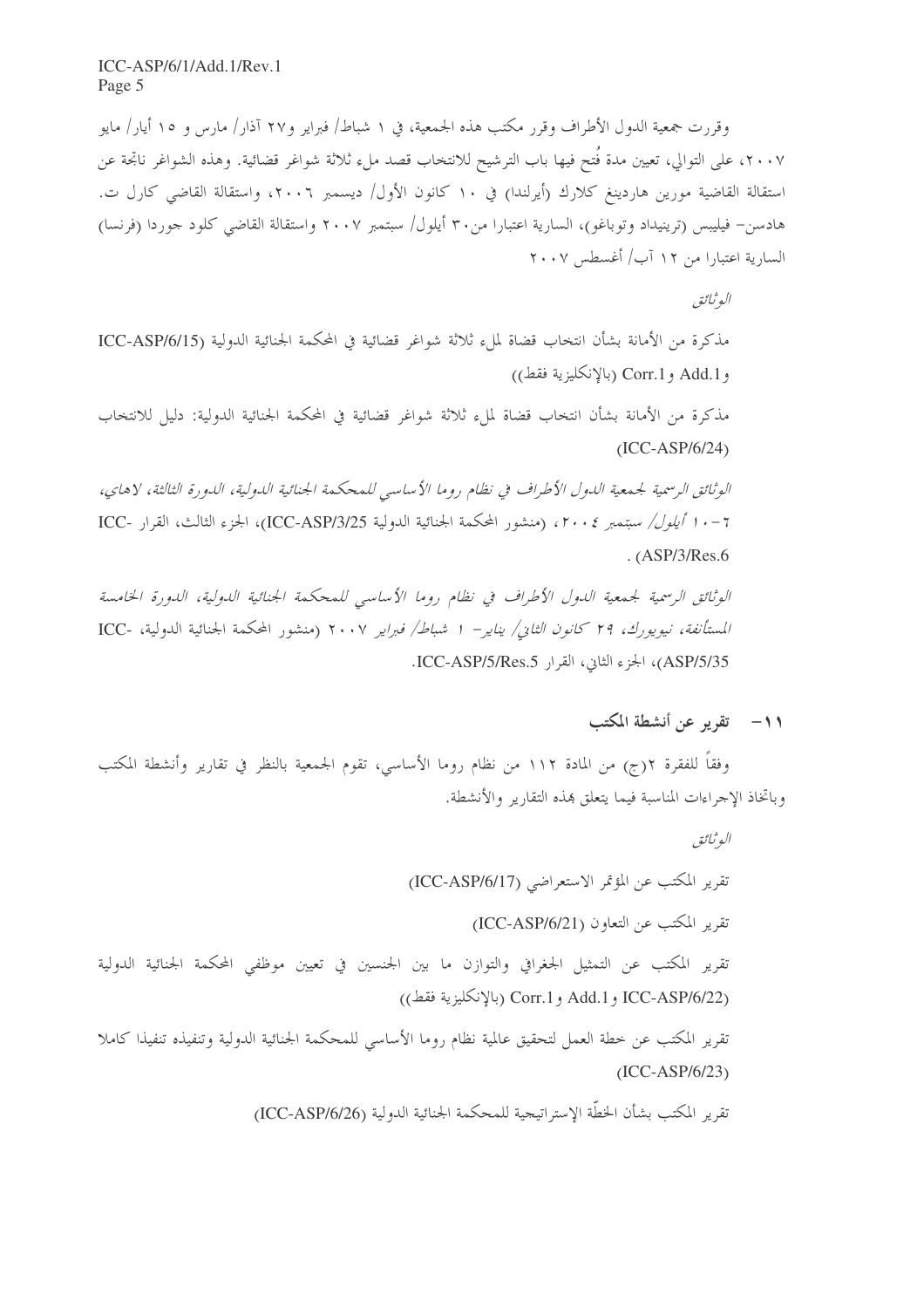### ١٢ – \_ تقرير عن أنشطة المحكمة

بمقتضى الفقرة ٢(ب) من المادة ١١٢ من نظام روما الأساسي، توفر الجمعية لهيئة الرئاسة والمدعى العام والمسجل التوجهات العامة فيما يتعلق بإدارة المحكمة. وطبقاً للفقرة ٥ من المادة ١١٢ من نظام روما الأساسي، يجوز لرئيس المحكمة والمدعى العام والمسجل أو لممثليهم أن يشاركوا في احتماعات الجمعية. وكما هو منصوص عليه في المادة ٣٤ من النظام الداخلي لهم أن يصدروا بيانات شفوية أو خطية ويوفروا معلومات بشأن أي مسألة قيد النظر. وتبعاً لذلك، سيقدم رئيس المحكمة تقريراً عن أنشطة المحكمة منذ انعقاد الدورة السابقة للجمعية.

البوثيائق

تقرير عن أنشطة المحكمة (ICC-ASP/6/18)

#### النظر في ميزانية السنة المالية السادسة واعتمادها  $-11$

وفقاً للفقرة ٢(د) من المادة ١١٢ من نظام روما الأساسي، تنظر الجمعية وتبت في ميزانية المحكمة.

وينص البند ٣ من النظام المالي والقواعد المالية للمحكمة على أن يقوم المسجل بإعداد الميزانية البرنامجية المقترحة لكل فترة مالية ويقدمها إلى الدول الأطراف وإلى لجنة الميزانية والمالية لكي تنظر فيها. وسوف تتقدم لجنة الميزانية والمالية بالتوصيات ذات الصلة بالموضوع إلى الجمعية.

وأقرت الجمعية في دورتما الثالثة، توصية لجنة الميزانية والمالية القائلة بأن تعمد المحكمة مستقبلاً إلى تضمين تقاريرها المتعلقة بالأداء بيانات بشأن الأداء المالي والنتائج المحرزة بدلاً من النواتج وينبغي تقديم هذه المعلومات كل سنة إلى الجمعية من خلال اللجنة إما في نطاق مشروع الميزانية البرنامجية أو ضمن تقرير منفصل يتعلق بالأداء<sup>(٧)</sup>.

البوثيائق

الموثائق الرسمية لجمعية اللهول الأطراف في نظام روما الأساسي للمحكمة الجنائية اللهولية، اللهورة الثالثة، لاهاي، ٦-١٠  $(\vee)$ *أيلول/سبتمبر ٢٠٠٤* (منشور المحكمة الجنّائية الدوليّة، (ICC-ASP/3/25)، الجزء ثانياً – ألّف – ((ب)، الفقرة ٥٠، والجزء ثانياً — ألف — ١، الفقرة ٤.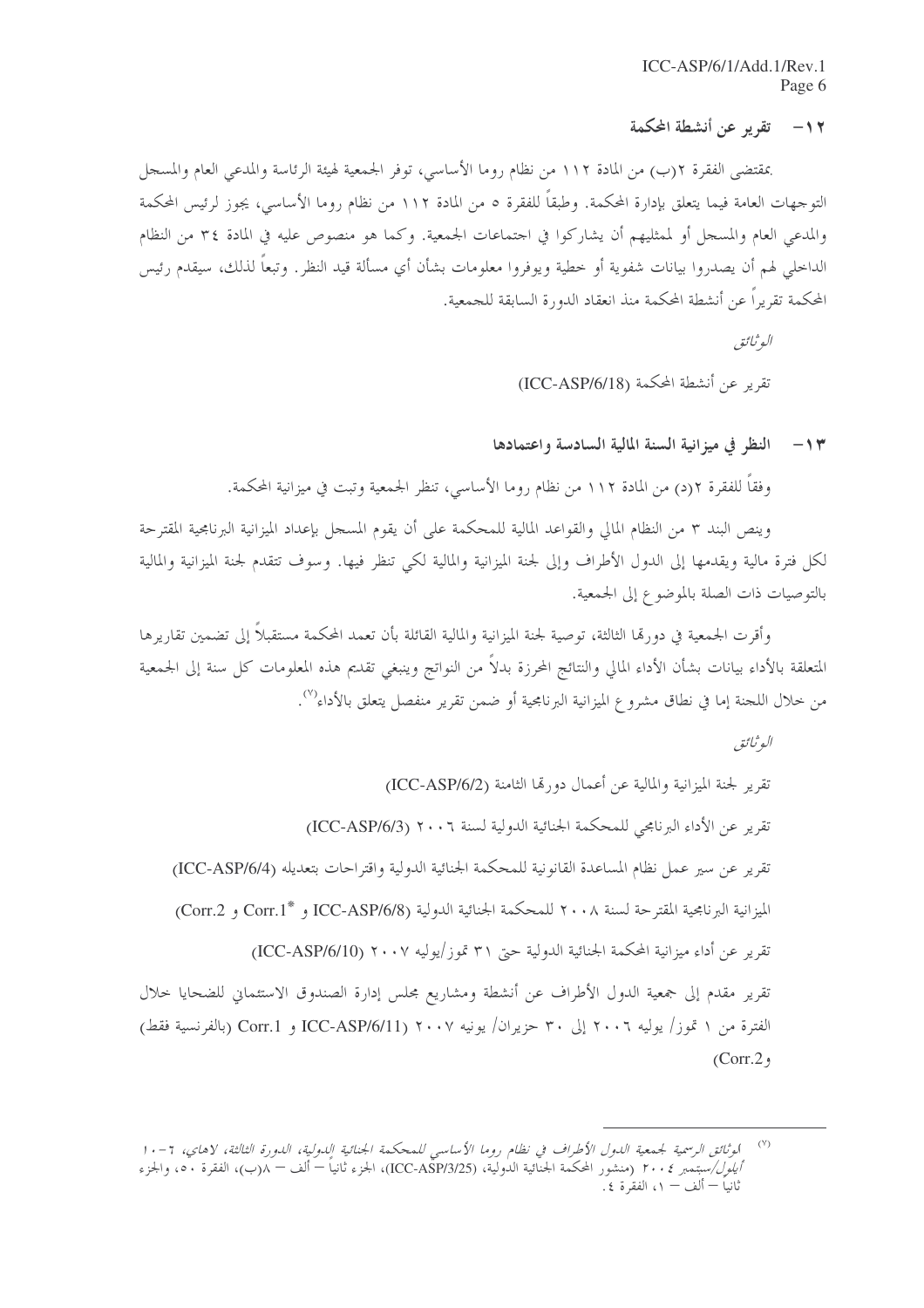تقرير لجنة الميزانية والمالية عن أعمال دورتما التاسعة (ICC-ASP/6/12 و Corr.1 (بالإنكليزية فقط) و Add.1) تقرير عن تكاليف الاحتجاز (ICC-ASP/6/13) تقرير عن المبادئ والمعايير الخاصة بتحديد مفهوم العوز لأغراض تقديم المساعدة القانونية (عملا بالفقرة ١١٦ من تقرير لجنة الميزانية والمالية المؤرخ ١٣ آب/ أغسطس ٢٠٠٤) (ICC-ASP/6/INF.1).

١٤ – النظر في تقارير مراجعي الحسابات

(أ) المراجع الخارجي للحسابات

ينص البند ١٢ من النظام المالي والقواعد المالية على أن تعين الجمعية مراجعاً للحسابات ليجري مراجعة للحسابات طبقاً لمعايير المراجعة المقبولة عموماً، رهناً بأى توجيهات خاصة من جمعية الدول الأطراف، ووفقاً للصلاحيات الإضافية المنصوص عليها في مرفق هذا النظام. وفي الجلسة الحادية عشرة من دورتما الأولى المعقودة في ٢٢ نيسان/ابريل ٢٠٠٣ أُبلغت الجمعية أن المكتب تصرف بمقتضى السلطة التي حولته إياها الجمعية<sup>(٨)</sup> فعين المكتب الوطني لمراجعة الحســــابات في المملكـــة المتحــــدة لبريطانيا العظمى وايرلندا الشمالية مراجعاً لحسابات المحكمة لفترة قوامها أربع سنوات<sup>(۹)</sup>.

وفي دورقما الخامسة، عينت الجمعية المكتب الوطني لمراجعة الحسابات للمملكة المتحدة لبريطانيا العظمى وأيرلندا الشمالية مراجعا لحسابات المحكمة.<sup>(۱۰)</sup>

ووفقا للبند ١٢–٥، يصدر مراجع الحسابات تقريرا عن نتائج مراجعة البيانات المالية والبيانات ذات الصلة المتعلقة بحسابات الفترة المالية. ووفقاً للبندين ١٢–٨ و١٢–٩ تخضع تقارير المراجعة، قبل عرضها على الجمعية، لفحص يجريه المسجل ولجنة الميزانية والمالية. وتنظر الجمعية وتقرّ البيانات المالية والتقارير المتعلقة بالمراجعة التي توافيها بما لجنة الميزانية والمالية.

البوثيائق

البيانات المالية للمحكمة الجنائية الدولية للفترة من ١ كانون الثاني/يناير إلى ٣١ كانون الأول/ديسمبر ٢٠٠٦  $(ICC-ASP/6/5)$ البيانات المالية للصندوق الاستئماني للضحايا للفترة من ١ كانون الثاني/يناير إلى ٣١ كانون الأول/ديسمبر  $(ICC-ASP/6/6)$   $\gamma \cdot \cdot \tau$ 

تقرير لجنة الميزانية والمالية عن أعمال دورتما التاسعة (ICC-ASP/6/12 و Corr.1 (بالانكليزية فقط) و Add.1).

<sup>&</sup>lt;sup>(٨)</sup> الوثائق الرسمية لجمعية الدول الأطراف في نظام روما الأساسي للمحكمة الجنائية الدولية، الدورة الأولى، نيويورك، ٣-١٠ *أيلول/سبتمبر ٢٠٠٢* (منشور الأمم المتحدة، رقْم المبيع: E.03.V.2 والتصويب)، الجزء ًاولا، الفقّرة ٢٩.

<sup>&</sup>lt;sup>(٩)</sup> الوثائق الرسمية لجمعية الدول الأطراف في نظام روما الأساسي للمحكمة الجنائية الدولية، الدورة الأولى، (الاستئناف الأول والاستثناف الثاني)، نيويورك، ٣-٧ شباط/فبراير و٢١-٢٣ نيسان/ابريل ٢٠٠٣. (منشور الأمم المتحدة، -ICC) (ASP/1/3/Add.1) الجزء أولا، الفقرة ٤٠.

<sup>&</sup>lt;sup>(١٠)</sup> الوثائق الرسمية لجمعية اللهول الأطراف في نظام روما الأساسي للمحكمة الجنائية اللهولية، اللهورة الخامسة،لاهاي، ٢٣ تشرين *الثاني/ نوفمبر*– 1 *كانون الأول/ ديسمبر ٢٠٠٦* (منشور المحكّمة الجنائية .ICC-ASP/5/32 ) الجزء الثاني– الفقرة ٤٣.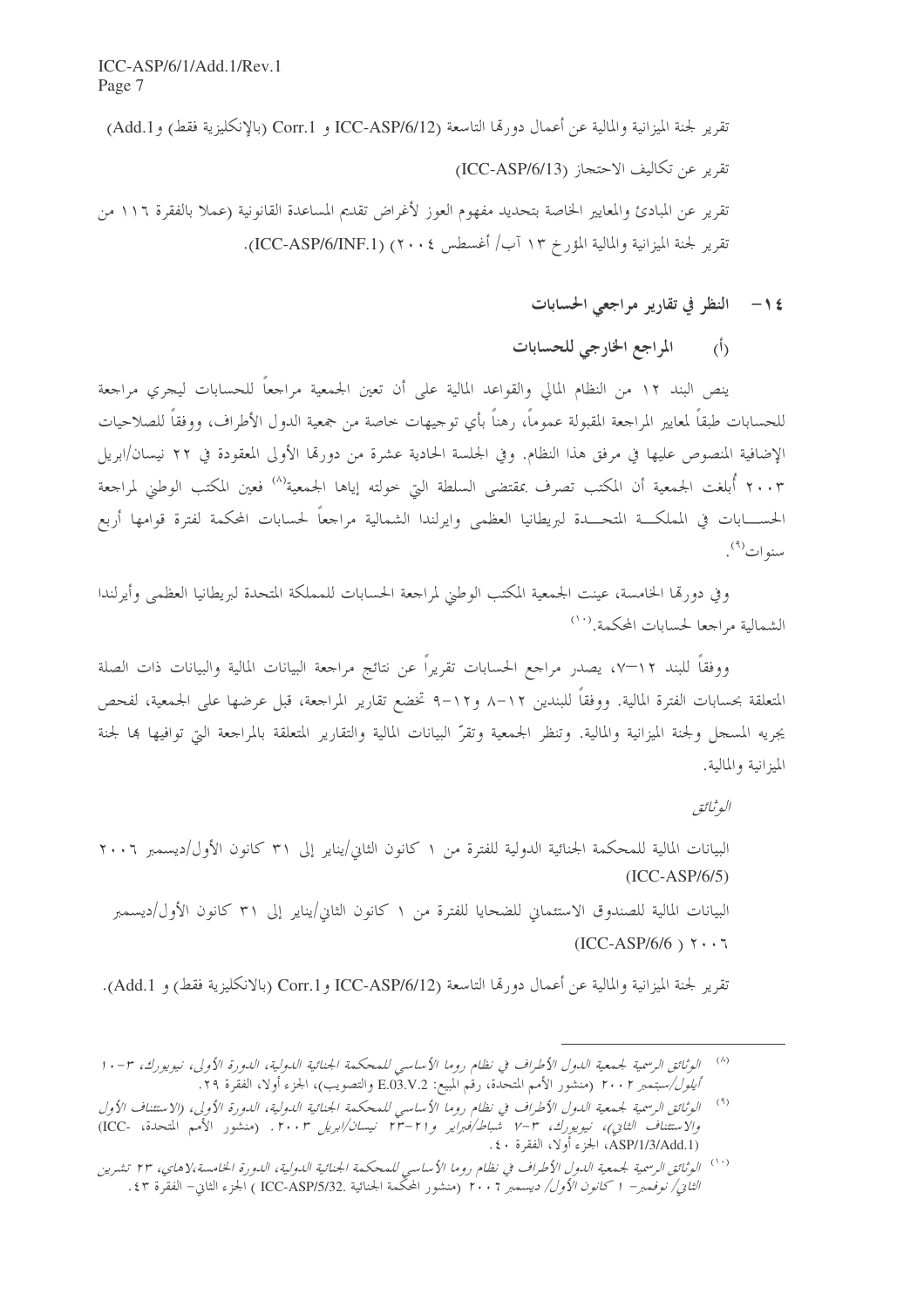تقرير عن رصد تنفيذ المحكمة لتوصيات المراجعة الخارجية للحسابات (ICC-ASP/6/14)

(ب) تقرير مكتب المراجعة الداخلية للحسابات

وافقت الجمعية في دورمّا الثانية على توصية لجنة الميزانية والمالية بأن يكون المراجع الداخلي للحسابات قادرا على البت في برنامج عمله السنوي بصورة مستقلة، بما في ذلك بشأن أي قضايا تثيرها اللجنة، وبأن يقدم المراجع الداخلي للحسابات تقريراً سنويا عن أنشطة مكتبه إلى الجمعية، عن طريق اللجنة'''.

البوثيائق تقرير لجنة الميزانية والمالية عن أعمال دورتما الثامنة (ICC-ASP/6/2) تقرير مكتب المراجعة الداخلية للحسابات (ICC-ASP/6/7) تقرير لجنة الميزانية والمالية عن أعمال دورتما التاسعة (ICC-ASP/6/12 و Corr.1 (بالإنكليزية فقط) و Add.1)

0 1- تقرير مجلس إدارة الصندوق الاستئماني للضحايا

أنشأت الجمعية بموجب قرارها ICC-ASP/1/Res.6 صندوقاً استئمانياً لصالح ضحايا الجرائم الداحلة في اختصاص المحكمة وأسر هؤلاء الضحايا فضلاً عن مجلس لإدارة الصندوق الاستئماني للضحايا.

وفي الجلسة الخامسة من دورةما الثانية، المعقودة في ١٢ أيلول/سيتمبر ٢٠٠٣، انتخبت الجمعية خمسة أعضاء في مجلس الإدارة، وبدأت مدة عملهم في التاريخ المذكور. ووفقاً للفقرة ١١ من القرار المنشئ للصندوق الاستئماني، ينبغي أن يقدم مجلس الإدارة تقريراً سنوياً إلى الجمعية عن أنشطة ومشاريع الصندوق.

البوثيائق

تقرير مقدم إلى جمعية الدول الأطراف عن أنشطة ومشاريع مجلس إدارة الصندوق الاستئماني للضحايا خلال الفترة من ١ تموز/يوليه ٢٠٠٦ إلى ٣٠ حزيران/يونيه ٢٠٠٧ (ICC-ASP/6/11 و Corr.1 (بالفرنسية فقط)  $(Corr. 2, 1)$ 

تقرير لجنة الميزانية والمالية عن أعمال دورتما التاسعة (ICC-ASP/6/12 و Corr.1 (بالإنكليزية فقط) و Add.1)

١٦- تقرير الفريق العامل الخاص المعنى بجريمة العدوان

قررت الجمعية في قرارها ICC-ASP/1/Res.1 إنشاء فريق عامل خاص يُعيي بجريمة العدوان تكون عضويته مفتوحة على قدم المساواة لكافة الدول الأعضاء في الأمم المتحدة أو لأعضاء الوكالات المتخصصة أو الوكالة الدولية للطاقة الذرية بغرض صياغة مقترحات لوضع أحكام تتعلق بالعدوان وعرض هذه المقترحات على الجمعية في مؤتمر استعراضي للتوصل إلى أحكام مقبولة بشأن جريمة العدوان لإدراجها في النظام الأساسي، وفقا للأحكام ذات الصلة من هذا النظام.

<sup>&</sup>lt;sup>(١١)</sup> الوثائق الرسمية لجمعية الدول الأطراف في نظام روما الأساسي للمحكمة الجنائية الدولية، الدورة الثانية، نيويورك، ٨-١٢ *أيلول/سبتمبر ٢٠٠٣* (منشور الأمم المتحدة، رُقم المبيع: E.O3.V.13) ، الجزء الثاني– ألف– ١، والجزء الثاني– ألف –٦، الفقرة ٢٩.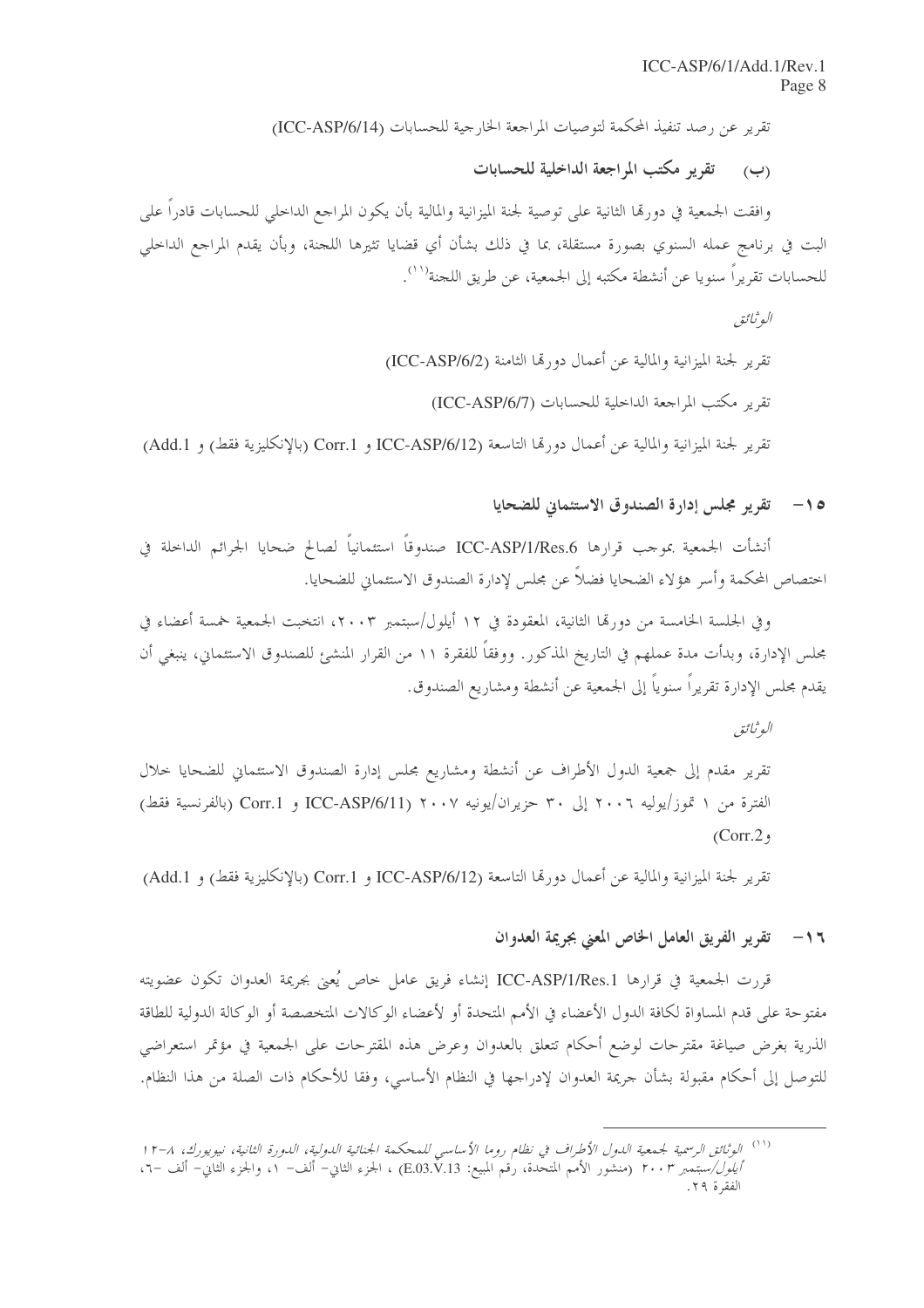وقررت الجمعية أيضا أن يجتمع الفريق العامل الخاص خلال الدورات العادية لجمعية الدول الأطراف أو في أي موعد تراه الجمعية مناسبا وممكنا.

وقررت الجمعية في الجلسة الثامنة من دورتما الأولى المستأنفة المعقودة في ٧ شباط/فبراير ٢٠٠٣، في جملة أمور وبناء على اقتراح من المكتب، أن يجتمع الفريق العامل الخاص المعنى بجريمة العدوان حلال الدورات السنوية للجمعية، بدءًا من الدورة الثانية في عام ٢٠٠٣. وقررت أيضا أن تُخصِّص حلستان أو ثلاث حلسات من دورات الجمعية للفريق العامل الخاص، وأن يتكرَّر هذا النمط، حسب الاقتضاء، سنوياً.

وقررت الجمعية في دورهّا الرابعة المعقودة في عام ٢٠٠٥، في جملة أمور، أن يخصّص للفريق العامل في السنوات من ٢٠٠٦ إلى ٢٠٠٨ عشرة أيام كاملة من الاجتماعات على الأقل أثناء الدورات المستأنفة للجمعية التي تعقد في نيويورك وأن يعقد الفريق العامل الخاص اجتماعات فيما بين الدورات، حسب الاقتضاء (١٢).

وقررت الجمعية أيضا، في دورهّا الخامسة المعقودة في عام ٢٠٠٦، أن يعقد الفريق العامل الخاص المعنى بجريمة العدوان دورة مستأنفة لا تقل مدمّا عن أربعة أيام في النصف الأول من عام ٢٠٠٨ في نيويورك'``. واتفق المكتب من جانبه، في اجتماعه المعقود في ٦ قموز/يوليه ٢٠٠٧، على المواعيد المحددة لهذه الدورة وعلى دعوة الدورة السادسة المستأنفة للانعقاد في مقر الأمم المتحدة في نيويورك في الفترة من ٢ إلى ٦ حزيران/يونيه ٢٠٠٨.

وعقد الفريق العامل الخاص المعين بجريمة العدوان اجتماعا غير رسمي بين الدورتين في برينستون، نيوجيرزي، الولايات المتحدة الأمريكية، في الفترة من ١١ إلى ١٤ حزيران/يونيو ٢٠٠٧.

> البوثيائق مذكرة من الأمانة (ICC-ASP/6/SWGCA/INF.1) مؤتمر تورينو المعنى بالمحكمة الجنائية الدولية (Add.1 و Add.1) (Add.1)

> > ١٧ – مبانی المحکمة

المبانى الدائمة

اعتمدت الجمعية في دورتما الخامسة القرار ICC-ASP/5/Res.1 الذي ذكرّت فيه، في جملة أمور، بالقرار ICC-ASP/4/Res.2 الذي أكد أن المحكمة باعتبارها مؤسسة قضائية دائمة تتطلب بصفتها هذه مبان دائمة عملية والذي طلب إلى المحكمة أن تركز، دون المساس بما تختص به الجمعية من اتخاذ قرار فمائي في هذا الشأن، على موقع ألكسندر

<sup>&</sup>lt;sup>(١٢)</sup> الوثائق الرسمية لجمعية الدول الأطــراف في نظام روما الأساسي للمحكمة الجنائية الدولية، الدورة الرابعة، لاهاي، ٢٨ ت*شرين الثاني/نوفمبر – ٣ كانون الأول/ديسمبر ٢٠٠٥* (منشور المحكمة الجنائية الدولية، ICC-ASP/4/32) ، الجزء الثالث، القرار ICC-ASP/4/Res.4]، الفقرة ٣٧.

<sup>&</sup>lt;sup>(١٣)</sup> الوثائق الرسمية لجمعية الدول الأطـــراف في نظام روما الأساسي للمحكمة الجنائية الدولية، الدورة الخامسة، لاهاي، ٢٣ تشيريين *الثاني/نوفيمبر — 1 كانون الأول/ديسمبر ٢٠٠٦* (منشور المحكمة الجنائية الدولية، ICC-ASP/5/32) ، الجزء الثالث، القرار ICC-ASP/5/Res.3]، الفقرة ٣٨.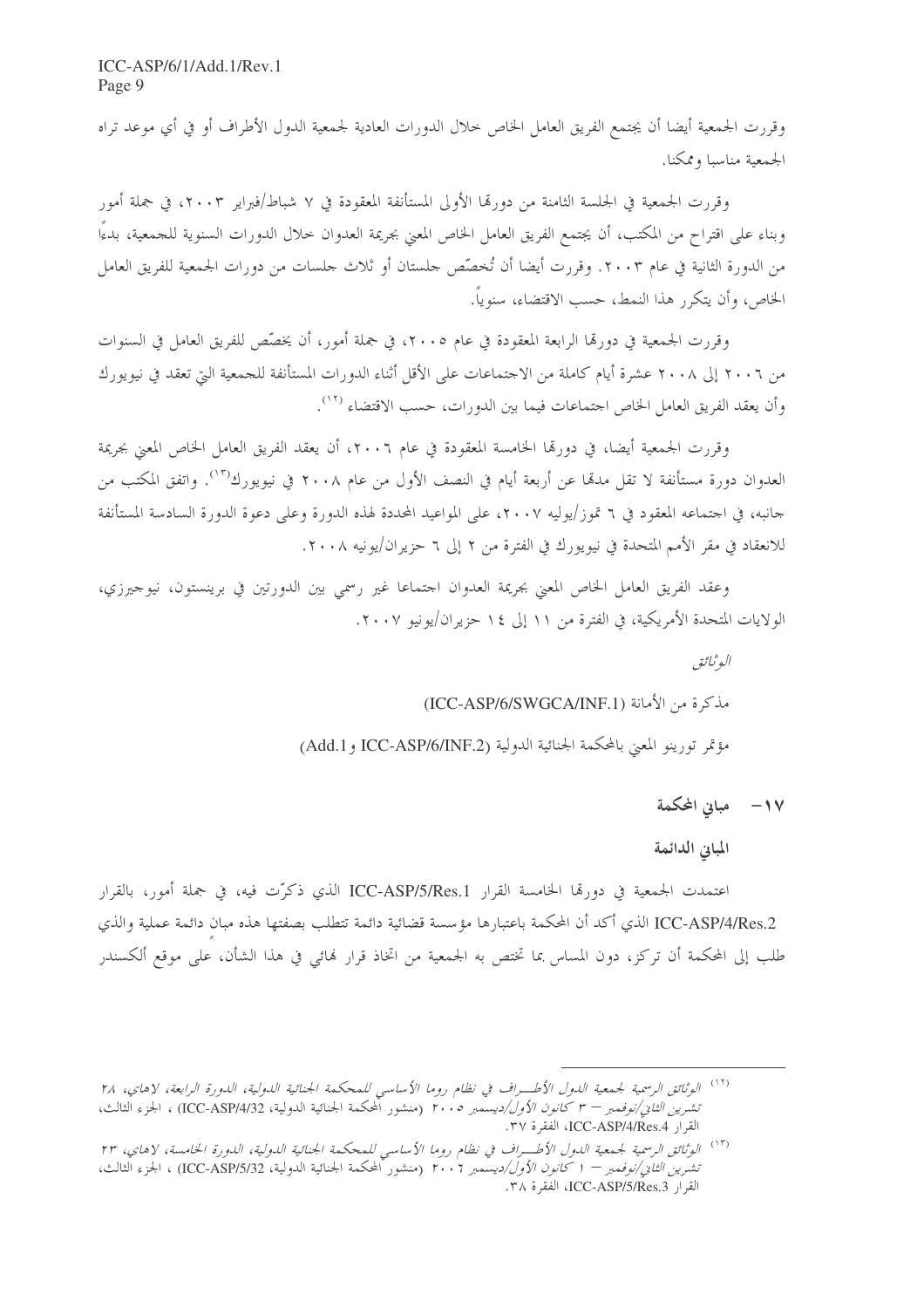كازيرن دون سواه، وذلك لتمكين الجمعية من اتخاذ قرار مستنير في دورقما المقبلة. وفي هذا الصدد، طلبت الجمعية إلى المكتب والدولة المضيفة والمحكمة اتخاذ مزيد من الخطوات وتقديم معلومات إضافية<sup>(٢١</sup>٠).

N \− التوصيات بشأن انتخاب المسجل

بموجب أحكام الفقرة ٢ من المادة ٤٣ من نظام روما الأساسي للمحكمة الجنائية الدولية، يتولى المسجل رئاسة قلم المحكمة ويكون هو المسؤول الإداري الرئيسي للمحكمة. وبموجب الفقرة ٣ من المادة نفسها، يكون المسجّل من الأشخاص ذوي الأحلاق الرفيعة والكفاءة العالية كما ينبغي أن يكون على معرفة ممتازة وطلاقة في لغة واحدة على الأقل من لغات العمل في المحكمة.

وتنص الفقرة ١ من القاعدة ١٢ من القواعد الإجرائية وقواعد الإثبات<sup>(١٥)</sup> على أن "ثعد هيئة الرئاسة، حالما يتم انتخابها، قائمة بالمرشحين الذين يستوفون الشروط الواردة في الفقرة ٣ من المادة ٤٣، وتحيل هذه القائمة إلى جمعية الدول الأطراف مع طلب بتقديم أية توصيات''.

ولدى تلقى هذه التوصيات من جمعية الدول الأطراف، يقوم القضاة، عملاً بأحكام الفقرة ٤ من المادة ٤٣ من نظام روما الأساسي وعملا بالإجراء الذي تنص عليه الفقرتان ٢ و ٣ من القاعدة ١٢ من القواعد الإجرائية وقواعد الإثبات، بانتخاب المسحل في أقرب وقت ممكن بالأغلبية المطلقة وبطريق الاقتراع السري، آخذين في اعتبارهم التوصية المذكورة أعلاه من جمعية الدول الأطراف.

البو ثبائب تو

مذكرة من الأمانة بشأن انتخاب مسجل المحكمة الجنائية الدولية (\*ICC-ASP/6/16 و Add.1)

## 19 – المؤتمر الاستعراضي

عملاً بالمادة ١٢٣ من نظام روما الأساسي، يعقد الأمين العام للأمم المتحدة بعد انقضاء سبع سنوات على بدء نفاذ النظام الأساسي مؤتمرا استعراضيا للنظر في أية تعديلات على هذا النظام. ويجوز أن يشمل الاستعراض قائمة الجرائم

<sup>&</sup>lt;sup>(١٤)</sup> الوثائق الرسمية لجمعية الدول الأطـــراف في نظام روما الأساسي للمحكمة الجنائية الدولية، الدورة الخامسة، لاهاي، ٢٣ ت*شرين الثاني/نوفمبر − ١ كانون الأول/ديسمبر ٢٠٠٦* (منشور ًالمحكمة الجنائية الدولية، ICC-ASP/5/32) ، الجزء الثالث، القرار ICC-ASP/5/Res.1.

<sup>&</sup>lt;sup>(١٥)</sup> الوثائق الرسمية لجمعية الدول الأطراف في نظام روما الأساسي للمحكمة الجنائية الدولية، الدورة الأولى، نيويورك، ٣-١٠ *أيلول/سبتمبر ٢٠٠٢* (منشور الأمم المتحدة، رقم المبيع: E.03.V.2 والتصويب)، الجزء الثاني– ألف.